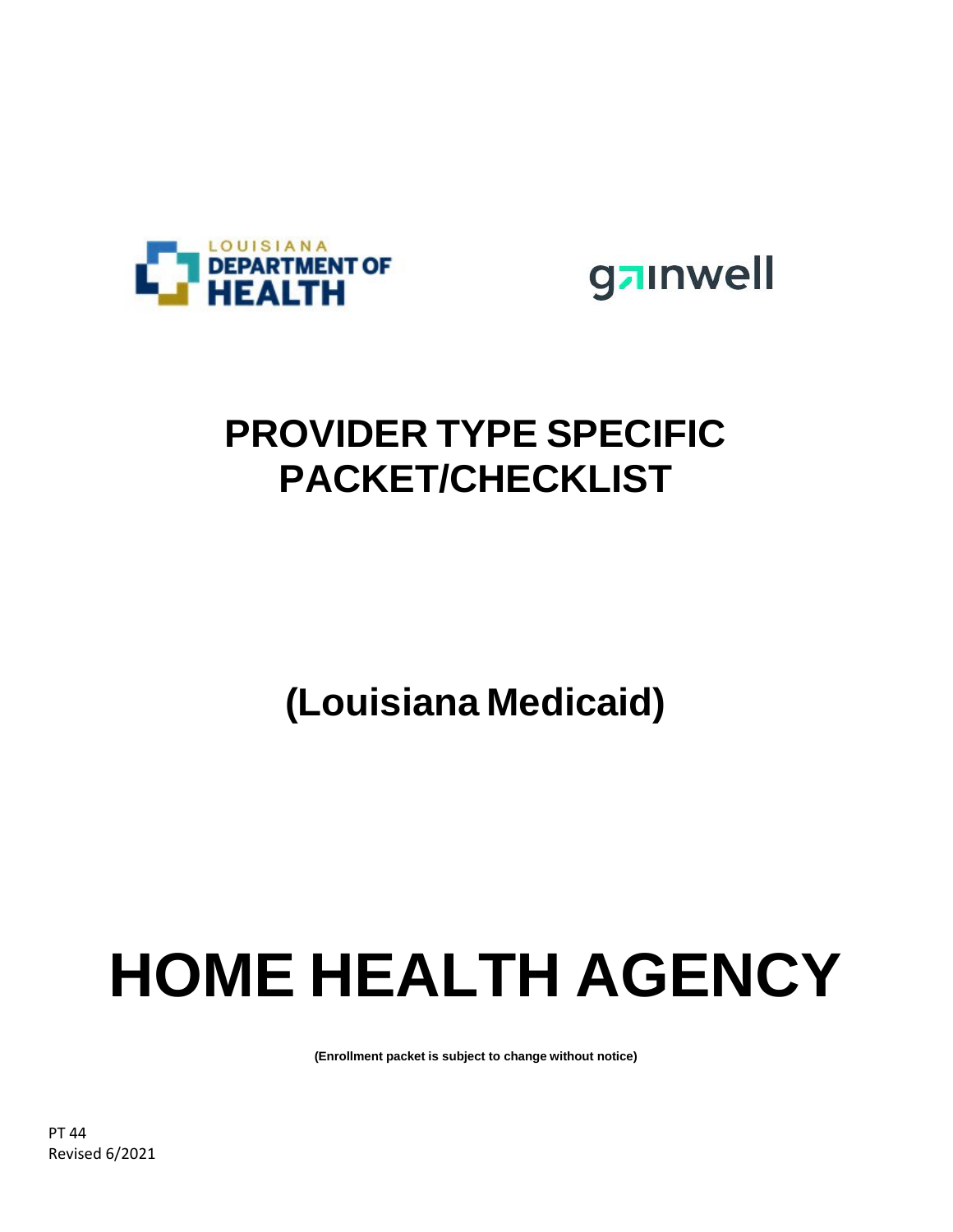#### **GENERAL INFORMATION FOR PROVIDER ENROLLMENT**

Provider Enrollment works on a three-week turnaround time frame. If enrollment requirements are not met, the entire application will be returned for correction and would need to be re-submitted once the corrections are made. Any resubmission of the enrollment packet is subject to additional three-week turnaround period.

The effective date for this enrollment will be the day the application is actually worked by Provider Enrollment.

No billing for 18 months will result in an automatic closure of this provider number, which will require a new enrollment application in order to be re-activated. No notification will be made to the provider regarding automatic closure.

Upon completion of the Medicaid enrollment process, all OAAS Waiver Service providers and some providers of other Medicaid services will automatically be added to a Freedom of Choice listing in a web-based program called Provider Locator Tool. This enables public users to search for Medicaid and/or Home and Community Based Service providers who accept Louisiana Medicaid.

If at any time during enrollment as a Waiver Medicaid provider, the provider has a change of physical address, then the provider must first obtain an updated license indicating the new address, and then submit notification of the change of address along with a copy of the updated license to Gainwell Provider Enrollment (see address on checklist, below).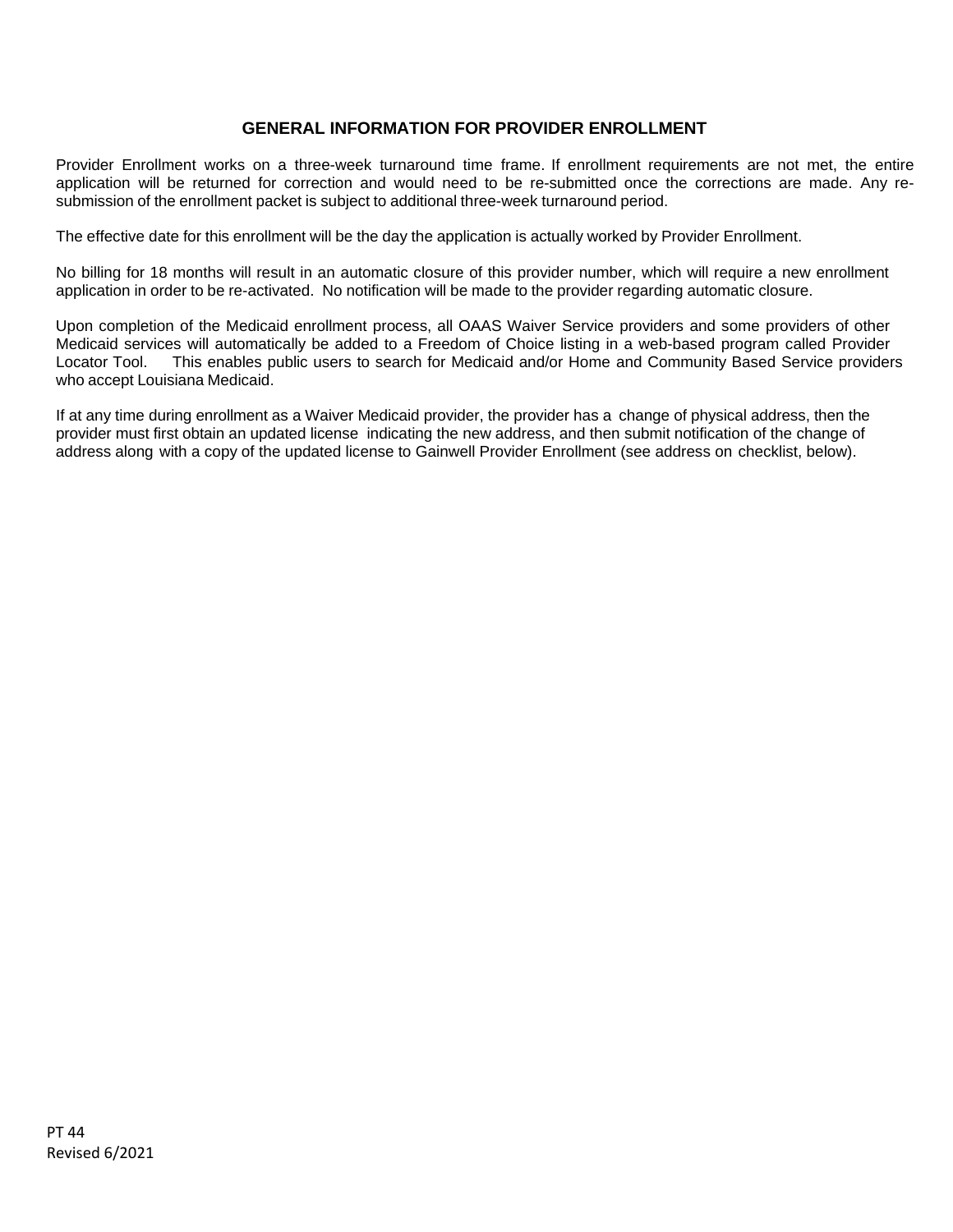### **NOTICE**

### **Home Health Agencies Billing DME Directly to Louisiana Medicaid**

The Louisiana Department of Health mandates that Medicaid will adhere to the accreditation requirement under the Medicare Modernization Act of 2003 for Home Health Agency providers seeking reimbursement for DME.

Home Health providers wanting to bill DME directly through their Louisiana Medicaid Provider number must submit a written request to Gainwell Provider Enrollment and attach verification of their accreditation - from one of the following (10) national organizations authorized by Medicare:

- The Joint Commission (JC); website: [http://www.jointcommission.o](http://www.jointcommission.org/)rg/
- National Association of Boards of Pharmacy (NABP); website: [www.nabp.n](http://www.nabp.net/)et
- Board of Orthotist/Prosthetist Certification (BOC); website: [www.bocusa.or](http://www.bocusa.org/)g
- The Compliance Team, Inc; website: [www.exemplaryprovider.co](http://www.exemplaryprovider.com/)m
- American Board for Certification in Orthotics & Prosthetics, Inc (ABC); website: [www.abcop.org](http://www.abcop.org/)
- The National Board of Accreditation for Orthotic Suppliers (NBAOS); website: [www.nbaos.org](http://www.nbaos.org/)
- Commission on Accreditation of Rehabilitation Facilities (CARF); website: [www.carf.org](http://www.carf.org/)
- Community Health Accreditation Program (CHAP); website: [www.chapinc.o](http://www.chapinc.org/)rg
- HealthCare Quality Association on Accreditation (HQAA); website: [www.hqaa.org/](http://www.hqaa.org/)
- Accreditation Commission for Health Care, Inc; website: [www.achc.o](http://www.achc.org/)rg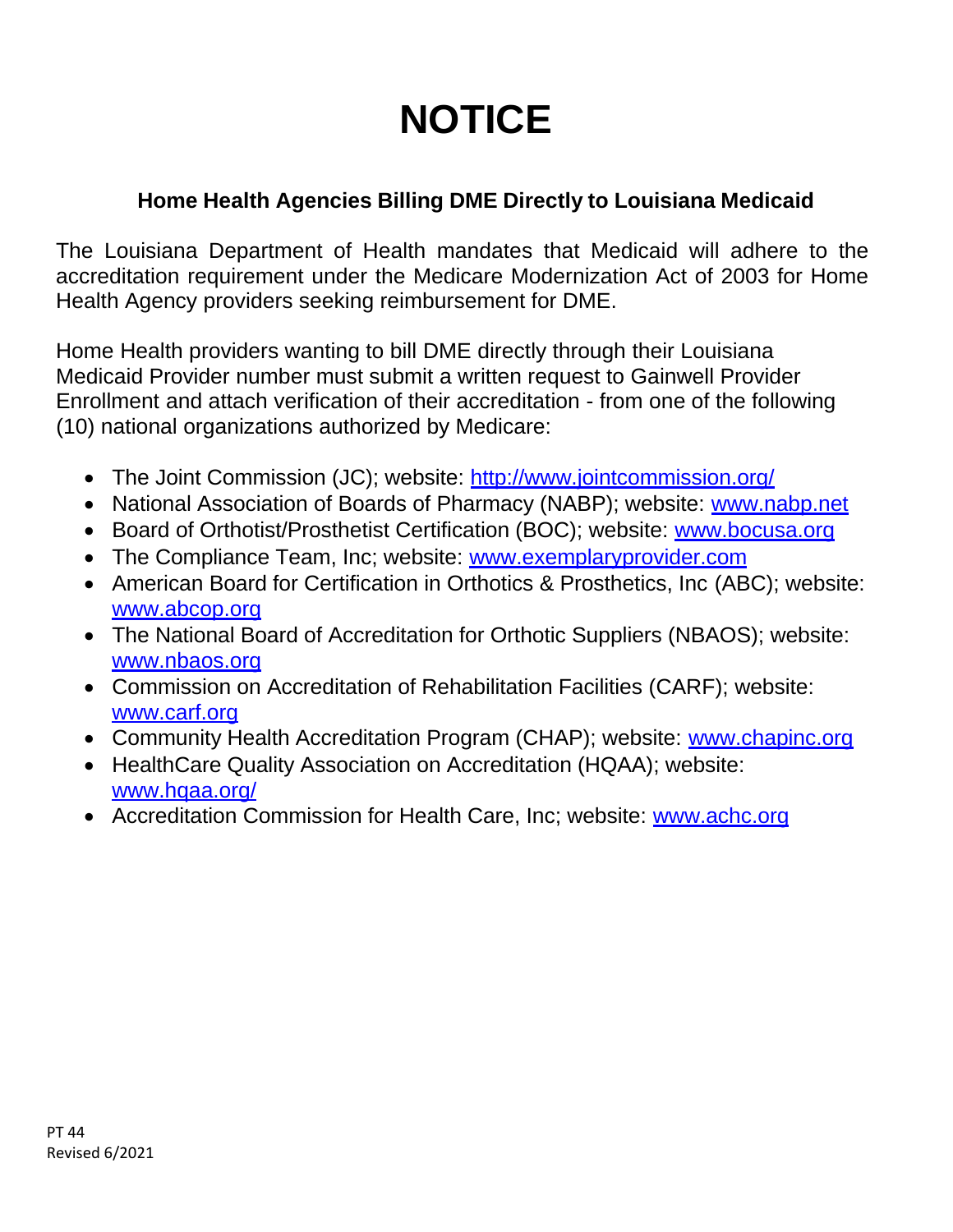# **ATTENTION!! Waiver service providers are required to comply with all requirements contained in:**

## **1. The provider manuals located at:**

**[https://www.lamedicaid.com/Provweb1/Providermanuals/Provide](https://www.lamedicaid.com/Provweb1/Providermanuals/ProviderManuals.htm) [rManuals.htm](https://www.lamedicaid.com/Provweb1/Providermanuals/ProviderManuals.htm)**

### **And 2. The information located on the LDH/OCDD website at**

**<http://new.dhh.louisiana.gov/index.cfm/subhome/11/n/8>**

3. The information located on the DHH/OAAS website at http://new.dhh.louisiana.gov/index.cfm/subhome /12/n/7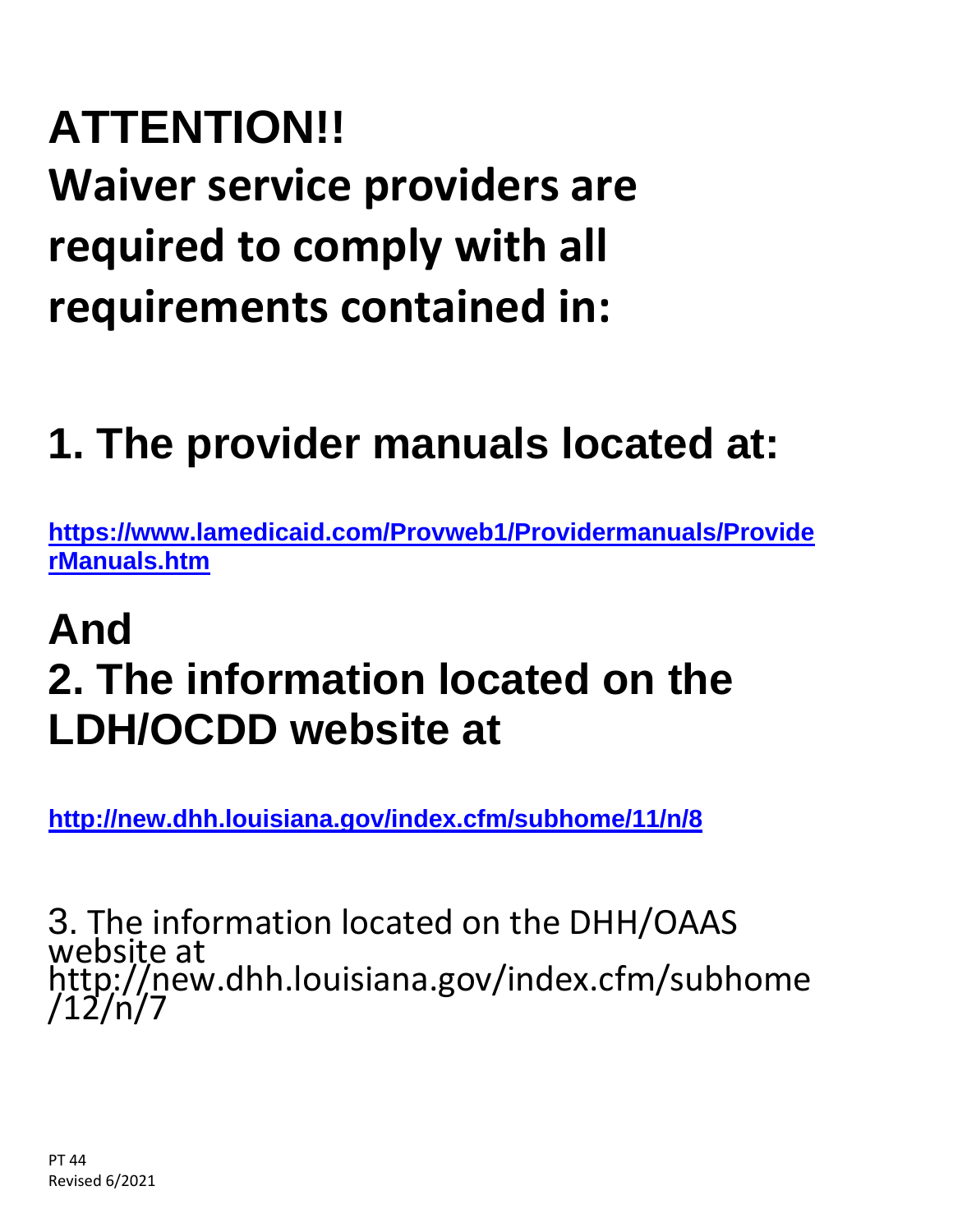### **Home Health Agency**

**CHECKLIST OF FORMS TO BE SUBMITTED** The following checklist shows all documents that must be submitted to the Gainwell Provider Enrollment Unit in order to enroll in the Louisiana Medicaid Program as a Home Health Agency provider:

| Completed         |     | <b>Document Name</b>                                                                                                                                                                                                                                                                                                                                                                                                                                                                                                                                                                                                                                                                                                                                                                                    |
|-------------------|-----|---------------------------------------------------------------------------------------------------------------------------------------------------------------------------------------------------------------------------------------------------------------------------------------------------------------------------------------------------------------------------------------------------------------------------------------------------------------------------------------------------------------------------------------------------------------------------------------------------------------------------------------------------------------------------------------------------------------------------------------------------------------------------------------------------------|
| $\Box$ $^{\star}$ | 1.  | Completed Entity/Business Louisiana Medicaid PE-50 Provider Enrollment Form.                                                                                                                                                                                                                                                                                                                                                                                                                                                                                                                                                                                                                                                                                                                            |
| $\Box$ $^{\star}$ | 2.  | Completed PE-50 Addendum - Provider Agreement Form (two pages).                                                                                                                                                                                                                                                                                                                                                                                                                                                                                                                                                                                                                                                                                                                                         |
| $\Box$ *          | 3.  | Completed Medicaid Direct Deposit (EFT) Authorization Agreement Form.                                                                                                                                                                                                                                                                                                                                                                                                                                                                                                                                                                                                                                                                                                                                   |
| $\Box$ *          | 4.  | Louisiana Medicaid Ownership Disclosure Information Forms for Entity/Business                                                                                                                                                                                                                                                                                                                                                                                                                                                                                                                                                                                                                                                                                                                           |
| $\square$ $^*$    | 5.  | (If submitting claims electronically) Completed Provider's Election to Employ Electronic Data Interchange of Claims for Processing<br>in the Louisiana Medical Assistance Program (EDI Contract) Form and Power of Attorney Form (if applicable).                                                                                                                                                                                                                                                                                                                                                                                                                                                                                                                                                       |
| $\Box$            | 6.  | Copy of voided check or letter from the bank on bank letterhead verifying the account and routing number for the account to which you<br>wish to have your funds electronically deposited (deposit slips are not accepted).                                                                                                                                                                                                                                                                                                                                                                                                                                                                                                                                                                             |
| $\Box$            | 7.  | Copy of a pre-printed document received from the IRS showing both the employer identification number (EIN) and the official name as<br>recorded on IRS records (W-9 forms are not accepted).                                                                                                                                                                                                                                                                                                                                                                                                                                                                                                                                                                                                            |
| $\Box$            | 8.  | Copy of Home Health Agency license issued by Health Standards.                                                                                                                                                                                                                                                                                                                                                                                                                                                                                                                                                                                                                                                                                                                                          |
| $\Box$            | 9.  | To bill for DME services directly: Submit a written request<br>-and-<br>Attach the DME accreditation certificate.                                                                                                                                                                                                                                                                                                                                                                                                                                                                                                                                                                                                                                                                                       |
| $\Box$            |     | 10. To report "Specialty" for this provider type on Section A of the PE-50, please use Code 87 (All Other).                                                                                                                                                                                                                                                                                                                                                                                                                                                                                                                                                                                                                                                                                             |
|                   |     | <b>FOR NOW/ROW SERVICES:</b>                                                                                                                                                                                                                                                                                                                                                                                                                                                                                                                                                                                                                                                                                                                                                                            |
| $\Box^{**}$       | 11. | To request NOW Skilled Nursing Services and/or ROW Nursing Services, complete the NOW/ROW Provider Verification Form.                                                                                                                                                                                                                                                                                                                                                                                                                                                                                                                                                                                                                                                                                   |
|                   |     | <b>FOR ROW SERVICES:</b>                                                                                                                                                                                                                                                                                                                                                                                                                                                                                                                                                                                                                                                                                                                                                                                |
| $\Box$            | 12. | To report "Sub-specialty" for this provider type to provide ROW Nursing Services, use Code 4W (Waiver Services) on Section A of the<br>PE-50.                                                                                                                                                                                                                                                                                                                                                                                                                                                                                                                                                                                                                                                           |
|                   |     | <b>FOR COMMUNITY CHOICES WAIVER SERVICES:</b>                                                                                                                                                                                                                                                                                                                                                                                                                                                                                                                                                                                                                                                                                                                                                           |
| $\Box^{**}$       | 13. | Completed and notarized "Provider Attestation for OAAS Community Choices Waiver Skilled Maintenance Therapy and Nursing<br>Services" form.                                                                                                                                                                                                                                                                                                                                                                                                                                                                                                                                                                                                                                                              |
| П                 | 14. | To report "Sub-Specialty" for this provider type to provide one or more of the 4 Community Choices Waiver Skilled Maintenance<br>Therapies on Section A of the PE-50, please use one of the following codes:<br>6T (Community Choices Waiver - Physical Therapy)<br>7H (Community Choices Waiver - Occupational Therapy)<br>7G (Community Choices Waiver - Speech/Language Therapy)<br>3E (Community Choices Waiver – Physical Therapy & Occupational Therapy)<br>3F (Community Choices Waiver - Physical Therapy & Speech/Language Therapy)<br>3H (Community Choices Waiver - Occupational Therapy & Speech/Language Therapy)<br>3L (Community Choices Waiver - Physical Therapy, Occupational Therapy & Speech/Language Therapy)<br>3R (Community Choices Waiver - All Skilled Maintenance Therapies) |
| $\Box$            | 15. | To report "Sub-Specialty" for this provider type to provide Nursing Services under the Community Choices Waiver on Section A of the<br>PE-50, please use Code 8N.                                                                                                                                                                                                                                                                                                                                                                                                                                                                                                                                                                                                                                       |
| $\Box$            | 16. | To report "Sub-Specialty for this provider type to provide Personal Assistance Services under the Community Choices Waiver on<br>Section A of the PE-50, please use Code 5W.                                                                                                                                                                                                                                                                                                                                                                                                                                                                                                                                                                                                                            |
| $\Box$            | 17. | To report "Sub-Specialty" for this provider type to provide Nursing Services AND Personal Assistance Services under the Community<br>Choices Waiver on Section A of the PE-50, please use Code 9A.                                                                                                                                                                                                                                                                                                                                                                                                                                                                                                                                                                                                      |
|                   |     | *These forms are available in the Basic Enrollment Packet for Entities/Businesses                                                                                                                                                                                                                                                                                                                                                                                                                                                                                                                                                                                                                                                                                                                       |

**\***These forms are available in the **Basic Enrollment Packet for Entities/Businesses**.

**\*\***Forms are included here.

| Please submit all required documentation to: |  |
|----------------------------------------------|--|
| <b>Gainwell Provider Enrollment Unit</b>     |  |
| PO Box 80159                                 |  |
| Baton Rouge, LA 70898-0159                   |  |
|                                              |  |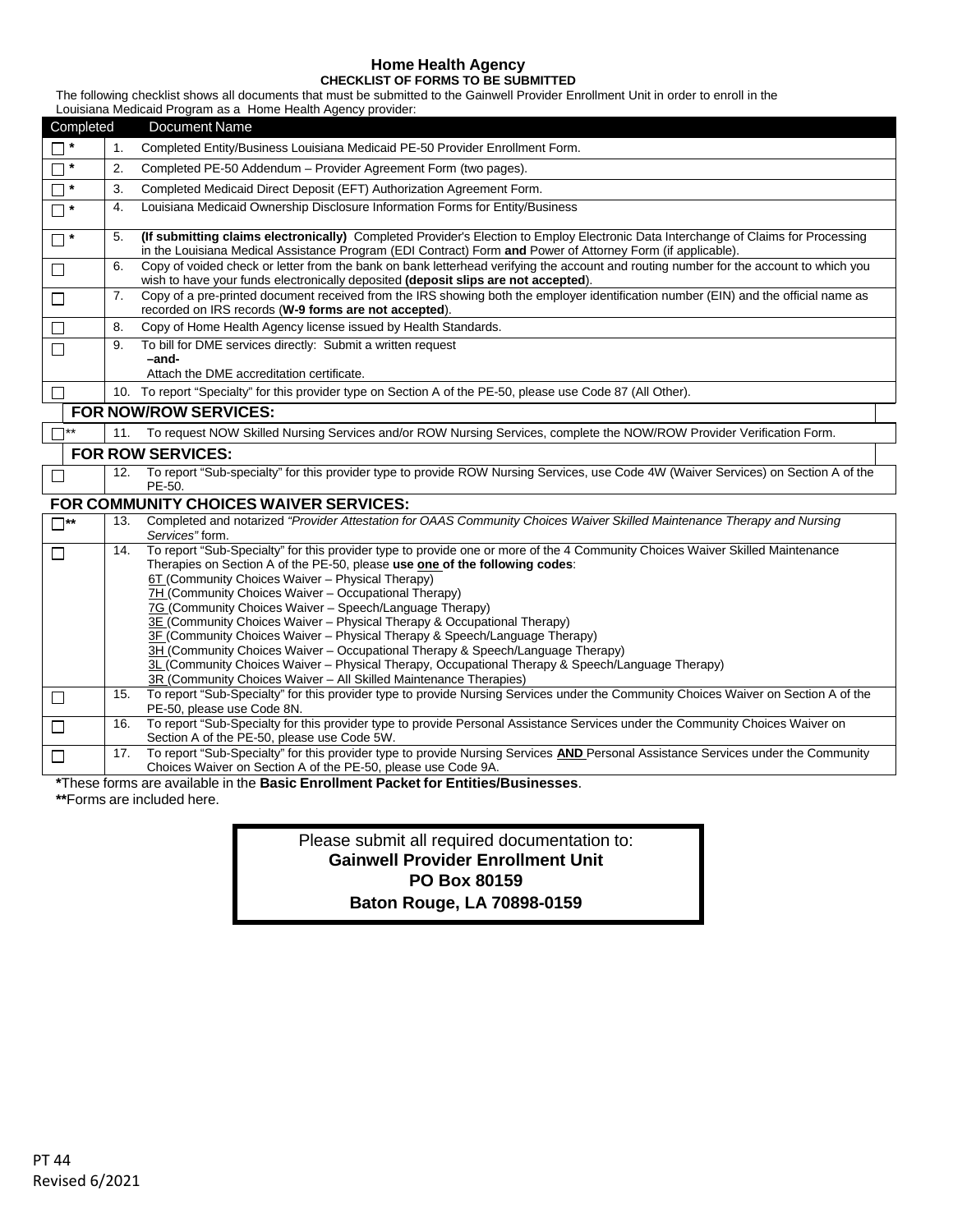#### **Provider Verification for NOW/ROW Services To Be Completed By the Home Health Agency**

| <b>Provider Number:</b>                                     |  | LA Medicaid Provider#<br>(leave blank if new applicant) |  |  |                                    |  |                                 |  |  | <b>National Provider Identifier (NPI)</b> |  |  |                     |  |                            |  |  |  |  |
|-------------------------------------------------------------|--|---------------------------------------------------------|--|--|------------------------------------|--|---------------------------------|--|--|-------------------------------------------|--|--|---------------------|--|----------------------------|--|--|--|--|
|                                                             |  |                                                         |  |  |                                    |  |                                 |  |  |                                           |  |  |                     |  |                            |  |  |  |  |
| <b>Provider Name:</b>                                       |  |                                                         |  |  |                                    |  |                                 |  |  |                                           |  |  |                     |  |                            |  |  |  |  |
| <b>Physical Address:</b>                                    |  |                                                         |  |  |                                    |  |                                 |  |  |                                           |  |  |                     |  |                            |  |  |  |  |
| <b>Nursing Services Being</b><br><b>Requested:</b>          |  |                                                         |  |  | <b>NOW Skilled Nursing Service</b> |  | Service and ROW Nursing Service |  |  |                                           |  |  | ROW Nursing Service |  | <b>NOW Skilled Nursing</b> |  |  |  |  |
| <b>Contact Person for questions</b><br>regarding this form: |  |                                                         |  |  |                                    |  |                                 |  |  |                                           |  |  |                     |  |                            |  |  |  |  |
| <b>Contact Person Phone Number:</b>                         |  |                                                         |  |  |                                    |  |                                 |  |  |                                           |  |  |                     |  |                            |  |  |  |  |

I hereby affirm under oath that all statements I have made on this application and the attachments thereto are:

- True and correct, and
- that I can receive reimbursement for services provided only to those persons within the New Opportunities Waiver (NOW) and/or Residential Options Waiver (ROW), and
- that all Professional Services provided to any NOW and/or ROW participants must be prior authorized before services are rendered, and
- that as a Professional providing services to ROW participants, I have one year paid experience working with people with developmental disabilities as outlined in the ROW Provider Manual, and
- I understand that violation of this oath shall constitute cause sufficient for the refusal or revocation of enrollment in Medicaid.

THUS DONE AND PASSED BEFORE ME, Notary, in the City of **will are contained as a state**, State

of on the day of the control on the day of the set of  $\sim$ , 20  $\sim$ .

Print Individual Provider's Name Notary Public Signature

*Notary Seal or Notary Identification Number (required)*

Individual Provider's Signature

Complete this form in its entirety and mail the original to: Gainwell Provider Enrollment Unit, PO Box 80159, Baton Rouge, LA 70898-0159